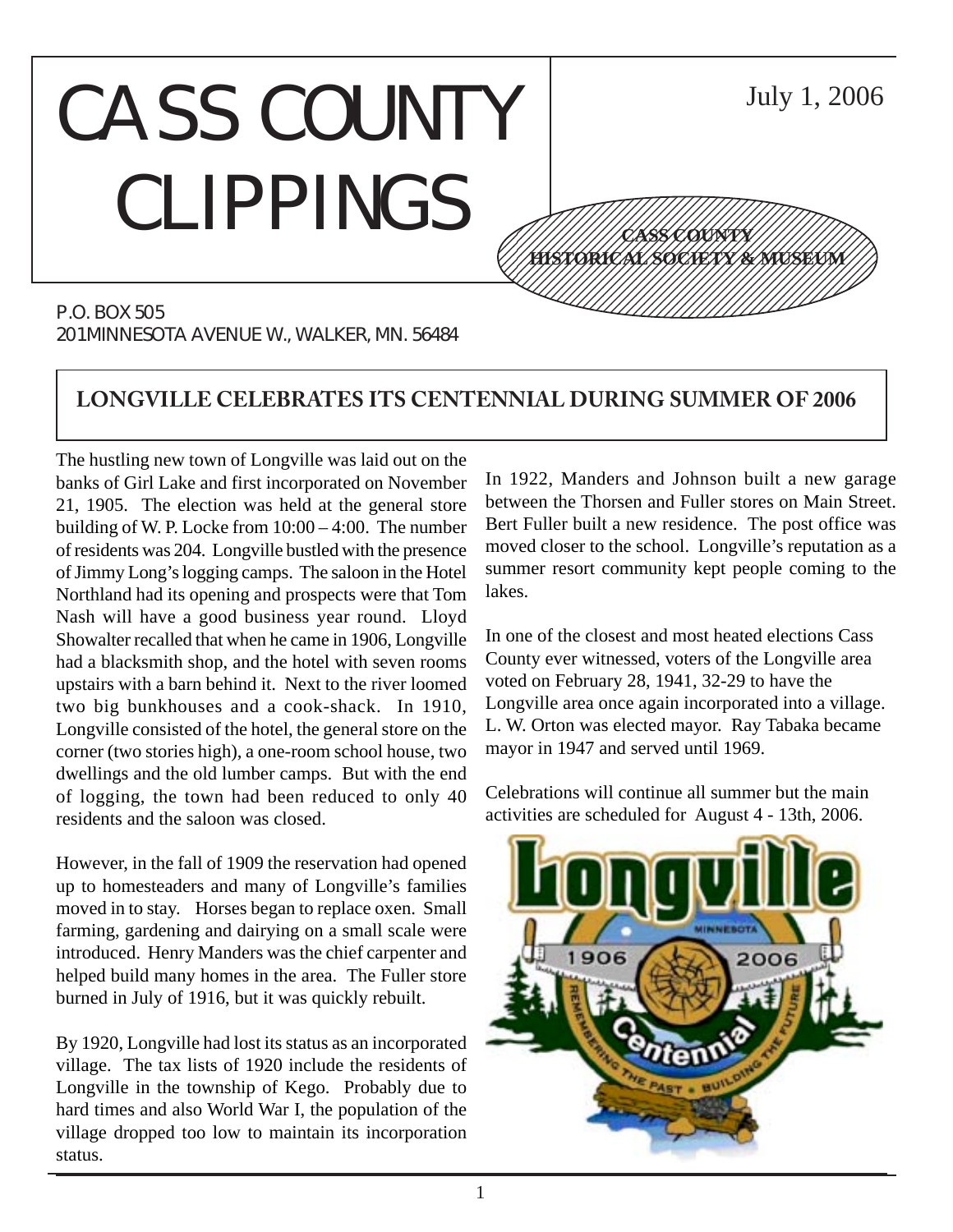### $1$  9  $\pm$  9  $\pm$  9  $\pm$  9  $\pm$  9  $\pm$  9  $\pm$  9  $\pm$  9  $\pm$  9  $\pm$  9  $\pm$  9  $\pm$  9  $\pm$  9  $\pm$  9  $\pm$  9  $\pm$  9  $\pm$  9  $\pm$  9  $\pm$  9  $\pm$  9  $\pm$  9  $\pm$  9  $\pm$  9  $\pm$  9  $\pm$  9  $\pm$  9  $\pm$  9  $\pm$  9  $\pm$  9  $\pm$  9  $\pm$  9  $\pm$  **Cass County Seeks Financial Support**  $1$  9  $-$  9  $-$  9  $-$  9  $-$  9  $-$  9  $-$  9  $-$  9  $-$  9  $-$  9  $-$  9  $-$  9  $-$  9  $-$  9  $-$  9  $-$  9  $-$  9  $-$  9  $-$  9  $-$  9  $-$  9  $-$  9  $-$  9  $-$  9  $-$  9  $-$  9  $-$  9  $-$  9  $-$  9  $-$  9  $-$  9  $-$  9  $-$  9  $-$  9  $-$  9  $-$  9  $-$  9

123456789012345678901234567890121234567890123456789012345678901212345678901234567890123456789 123456789012345678901234567890121234567890123456789012345678901212345678901234567890123456789

123456789012345678901234567890121234567890123456789012345678901212345678901234567890123456789  $1$  9  $\pm$  9  $\pm$  9  $\pm$  9  $\pm$  9  $\pm$  9  $\pm$  9  $\pm$  9  $\pm$  9  $\pm$  9  $\pm$  9  $\pm$  9  $\pm$  9  $\pm$  9  $\pm$  9  $\pm$  9  $\pm$  9  $\pm$  9  $\pm$  9  $\pm$  9  $\pm$  9  $\pm$  9  $\pm$  9  $\pm$  9  $\pm$  9  $\pm$  9  $\pm$  9  $\pm$  9  $\pm$  9  $\pm$  9  $\pm$  9  $\pm$  123456789012345678901234567890121234567890123456789012345678901212345678901234567890123456789 12345678901234567890123456789012345678901234567890123456789012345678901234567890123456789012345678901234567890

After nearly five years of no county support due to state budget cuts, the Cass County Commissioners voted to allocate \$5000 to help with our operational costs. The Cass County Historical Society operates the Museum with funds from admissions, memberships, donations, book sales and research fees. We very much need all townships and cities throughout our county as well as private citizens to contribute to the support of the museum. We have been operating on a bare bones budget for the last four years and have been unable to do much but keep the door open. To date, fifteen townships and five towns have responded with a monetary donation. We are asking every township to contribute whatever you can to show the county commissioners that the museum is important to the people who reside here. It's never too late -- send money!

**The Cass County Historical Society meets on the second Tuesday of each month at 6:30 at the Museum. One board member has moved out of the area thereby creating a vacancy on the board. If you are interested in serving as a director, please contact us at 218-547-7251 and leave a message and a board member will contact you.**



## **Cass County Historical Society Board of Directors**

Eric Myhra Cecelia McKeig Audrey Chelberg Sandy Pauly Linda Anderson Diana Kramer

## **Cass County Research Center**

The research center is staffed by the Cass County Historical Society at the Cass County Museum in Waker. Someone is available to assist you in your research Tuesday-Friday from 10:00 - 5:00 from May 15-Sept 15. Research is also available by appointment through the winter. The research library, obit indexes, newspaper microfilm, and other archival materials are accessible for a \$10 research fee for non-members.

One of our immediate goals is to expand the microfilm collection of newspapers and census records as we have the only microfilm reader/printer available for public use in the county.

Several student groups visited the Cass County Museum and Huset School in May and June. It was a unique experience for students and staff. Those who visited us were three sections of the first grade from Walker Elementary, a group of sixth graders from the Bug-O-Nay-Ge-Shig School, first graders from Bemidji's Heartland Christian Academy, and a group from the Success for the Future Indian program at Northland Schools, Remer. The sixth graders from Bug-O-Nay-Ge-Shig donated \$65 to the museum, and the group from NHS donated \$50 to the museum. Of particular interest to these two groups were the preservation of the Indian artifacts displayed at the museum.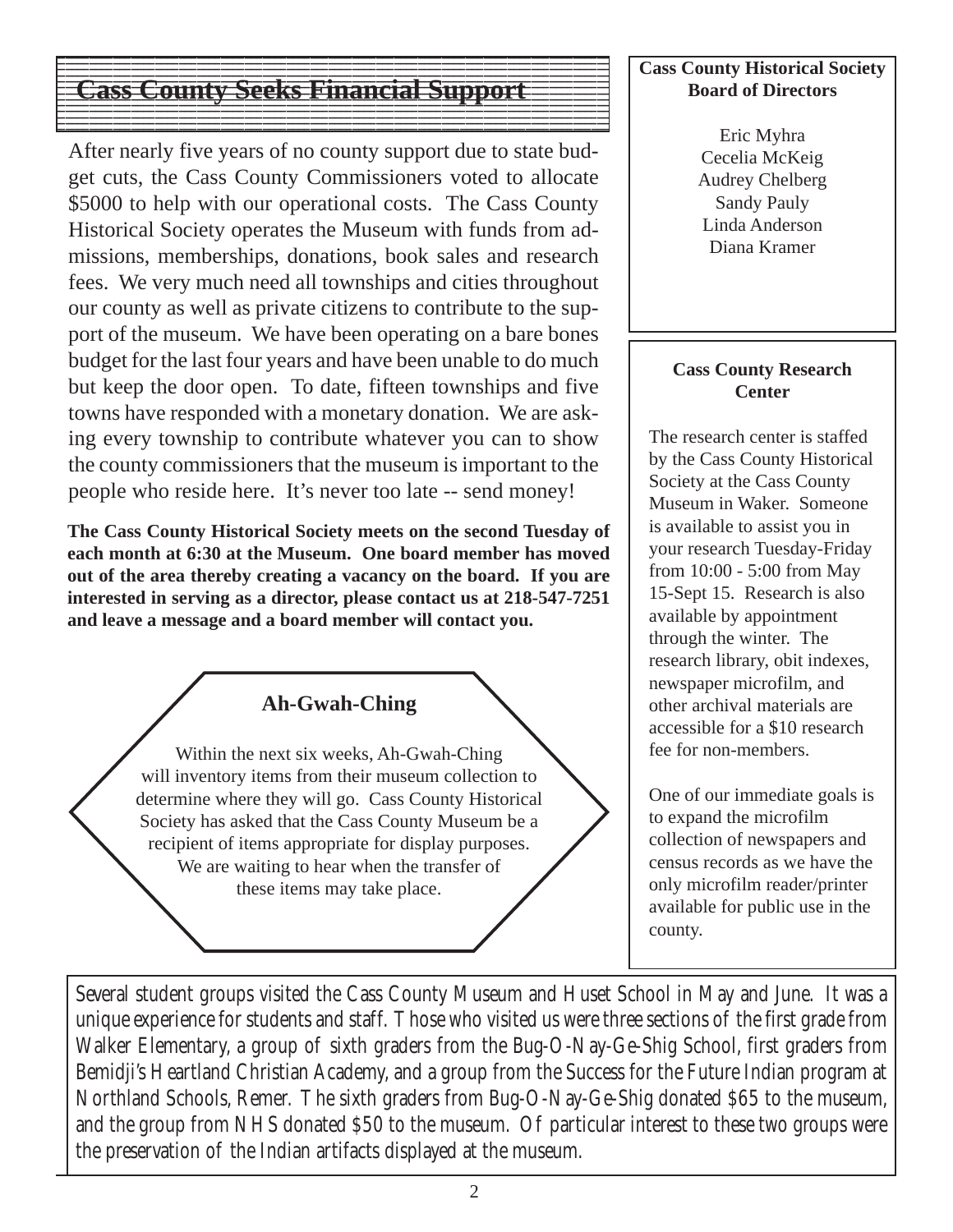## **History of the Writing of the Longville Centennial Book**

Nodie Shepard, as Longville librarian for thirty years, often received requests for a history of Longville but none existed. Renee Sartell Geving, director of Cass County Museum, grew up in Longville and attended school there. She had teamed up to write the Walker Centennial book (1996) and the Cass County Centennial book (1998). Cec McKeig, director of the Cass County Historical Society, had been part of the county centennial writing team and had written books for the Remer Centennial (1996) and for the communities of Federal Dam (1995), Boy River (1998) and Sugar Point/Bear Island (2000).

Nodie and Cec had their first serious discussion about the possibility of a Longville book at a softball game in Remer about 1999. A couple of visits to the Longville library followed, where they examined storage areas, which contained old annuals, minutes from early associations and various historical materials. Clearly there was an interest in local history, as memoirs written by Rubena Bluhm, Alverna Vangen Anderson, George & Jessie Engelhart, Gloria Ford Larson, and Phyllis Woodley were popular, and a book called "A Little Bit of Heaven" sold out quickly. Meanwhile Renee was clearly desirous of writing a book on Longville as well, so she started combing through the museum's collections for Longville area material.

Renee and Cec started collecting photos, newspaper articles, and checking additional sources for Longville material. One of their meetings in Walker was interrupted by the breaking news of Senator Paul Wellstone's plane crash on October 25, 2002. By the spring of 2003, they realized that the project had become too big and too expensive for two individuals. They met several times at the Common Grounds with Nodie Shepard and a few other interested parties, and in August and September of 2003, came up with a plan to seek support from the Friends of the Library to keep the project moving forward for the Centennial year celebration. With the initial contribution from the Friends, an account was set up to assist with out-of-pocket expenses such as copy machine charges, mileage, and supplies, and the research continued.

Though Nodie Shepard retired as librarian in March 2003, she continued to play an active role in supporting the project. With the foundation of the larger Longville Area Centennial Committee and a book sub-committee, Tony Ozark, as current chairman of the Friends of the Library, became the liaison for the book project between the writers and the Centennial Committee in 2004. Tony took over the administrative end of the book, focusing on budget, marketing, and distribution of the book. As a team, the dreams and hopes for a Longville book have been fulfilled and we hope our readers will enjoy the family stories, photos and this history for years to come.



*Brochures on the Cass County Museum have been prepared and distributed to various commercial locations around Cass County.*

The obituary indexing project began in earnest this winter (2005-06). Anyone who would like to come in and help index the obituaries from the newspapers is welcome. We're a fun bunch! The goal is to index from 1945 to the present and create an index for the research center. Currently, there are seven volunteers -- Linda Anderson, Margaret Dewey, Winnie Dau Schmidt, Karen Keener, Cecelia McKeig, Bev Sheldon, and Sherry Wagner. Volunteers summarize the pertinent information on 3 x 5 index cards for a paper card file alphabetized and placed in the old-fashioned wooden library-type card file. Data from these cards is then entered by Bev Sheldon, a volunteer, into a computer database listing name, date of birth, date of death, and newspaper date.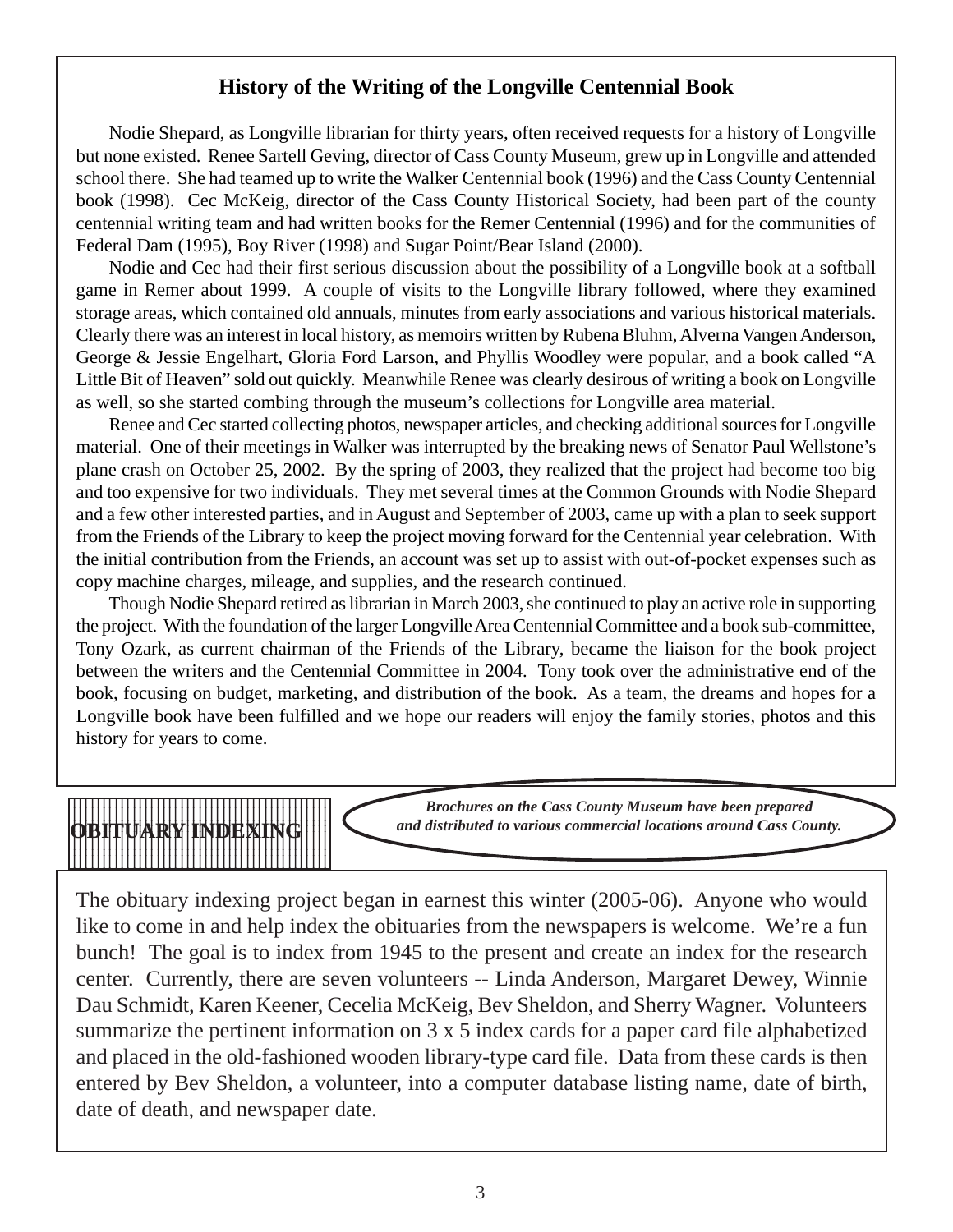## **ADOPT-A-MICROFILM**

The Cass County Research Center is a great place to research your local or family history, or simply learn more about our interesting past. The society wants to make it even better by having as many research materials as possible available to you. We're asking for your help. County newspapers are a wonderful way to find all kinds of historical tidbits . Not only do we learn from the front page stories, but the neighborhood reporters can add lots of color to your family stories Newspaper microfilm is simple to use and great for storage. Though we have a reasonable microfilm collection, there's a lot we don't have that we really need. We are fortunate to have weekly newspapers so that we can purchase one or two rolls per year as the microfilm becomes available. We presently have the Backus Times (1903- 1906), Cass County Cruiser (1892-1893), Cass County Pioneer (1894-1962), Cass County Independent (1921-1976), Cass Lake Times (1899-2003), Leech Lake Letter (1895), Pine Cone/Press Citizen (1987-2004), Pine River Journal (1951-2004), Remer Record (1923-1934), Remer Star (1955-1961), and the Walker Pilot Independent (1903-2004). We also own the Minnesota Cass County census for 1895 and 1905, and the Cass County federal census for 1900.

Other microfilms that we especially need will be the upcoming years for these newspapers. Other microfilms that would be desirable would be Cass County Probate and Wills, Naturalization, and the federal census for Cass County for 1910, 1920, and 1930. Another desirable collection would be the annuity rolls for the Leech Lake Reservation. Some films are available through the Minnesota Historical Society, but others such as federal census must come from the National Archives.

If this sounds like a desirable place for your charitable donations, we would be glad to help you sponsor a whole year of weekly papers on microfilm or other suggested microfilm for our collection. This makes a great memorial or gift to the Society. The current cost for a roll of newspaper microfilm is \$30, and for a roll from the federal census is \$60. Please contact us for additional details.

# **WEBSITE: www.casscountymuseum.org EMAIL: casscountymuseum@gmail.com**

The Cass County Museum and Historical Society now has a website and email. The website has been up-and-running since June 1, 2006. Costs for a one-year subscription and for setting up the website were donated by member Cecelia McKeig. Technical help came from her son, who is much more comfortable amd experienced with the technology available to us while working on our computers!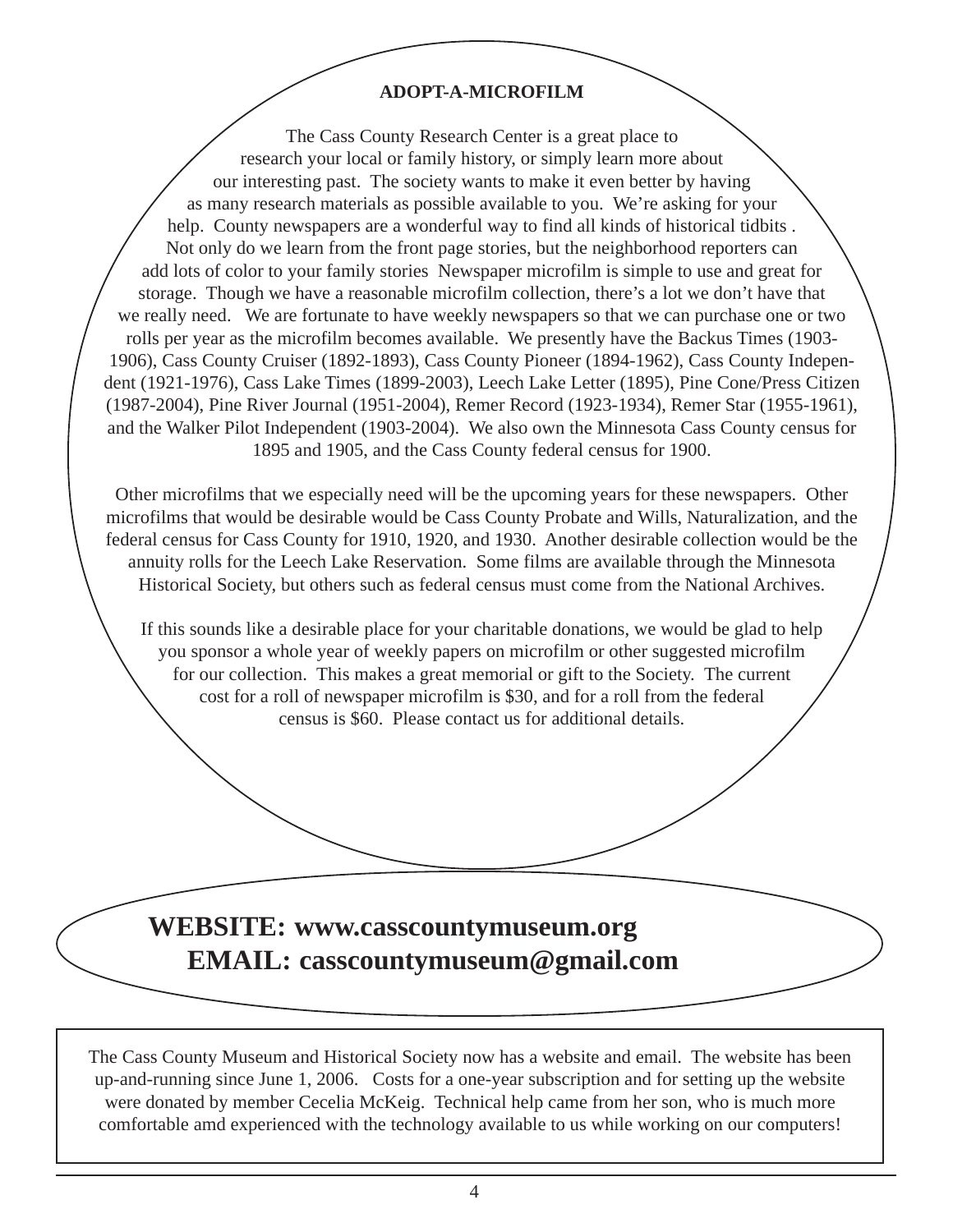*Sponsor* **Membership** Acorn Hill Resort Anderson Family Resorts Warren & Linda Anderson Carl & Judy Berg Don & Margaret Brown Jeanette Fisher Bob & Nita Frink Gramma Jo's Betty Hutt Phyllis Krueger Frank & Lois Orton Dr. Otto Ringle Spencer & Miriam Turner Tom & Doris Williams First National Bank of Walker

## *Friend*

Virginia Abullarada Carol Bennett Clarence & Bonnie Byersdorfer Tom & Jennifer Coen Jim and Shirley Dowson Dick & Donna Evenson Jerry & Renee Geving Pat Herbison Jones Steve & Connie Kaylor William J. Kline Bob & Shirley Mallory Chris & Dorothy Opheim Oliver & Virgie Opheim Bob & Sandy Pauly Lloyd Peterson Sylvia Peterson Jim & Rhoda Pope Carol Sargent Dana and Bev Sheldon Bob & Ann Winegar

*In Memoriam* for A.B. Oliver Family

*Individual* Amanda Amy Vi Blackburn Winnie Dau Schmidt Margaret Dewey Bessie Engebretson Dick Hein Beulah Hendricks Karen Keener Diana Kramer Meryle O'Connor Patricia Oliver Diane Pitzen John Risteau Jeanette Silbaugh Sherry Wagner

*Cities & Townships* City of Chickamaw Beach City of Federal Dam City of Lake Shore City of Walker Outing Chamber of Commerce Blind Lake Township Boy Lake Township Inguadona Township Kego Township Leech Lake Township Lima Township Loon Lake Township Otter Tail Peninsula Pine River Township Ponto Lake Township Powers Township Salem Township Shingobee Township Torrey Township Turtle Lake Township Wilkinson Township

*Patron* Audrey Chelberg Tom & Sarah Cox Leland & Dorothy Delger Tony & Pat Doughty John & Thelma Grimley Dave & Honey Hamilton D. W. Jones Cecelia McKeig David Nieman Mary Beth Mohr Kelly & Jeanne Nelson Norbert & Rosie Ochs Dick & Kathie Stoneking Harry & Martha Winter

## *Family*

Henry & Ardyce Achermann Bob & Dodie Burdick Mark & Carole Houghton Don & Karen Jensen Steve & Kay Johnson Robert & Betty Kangas Karl & Sherry Kiisa C.R. & Tina Pelzl Richard & Glenna Tappe Bob & Germaine Yochum

## *Business*

American National Bank First Federal Bank Dr, Steve & Sharon Bilben Walker Animal Hospital Ranch House Supper Club Eric Myhra Ford Hummingbird Press Huddles South Shore Resort Ivanhoe Resort Kee Nee Moo Sha Resort Leroy Strand Electric Orton Oil Company